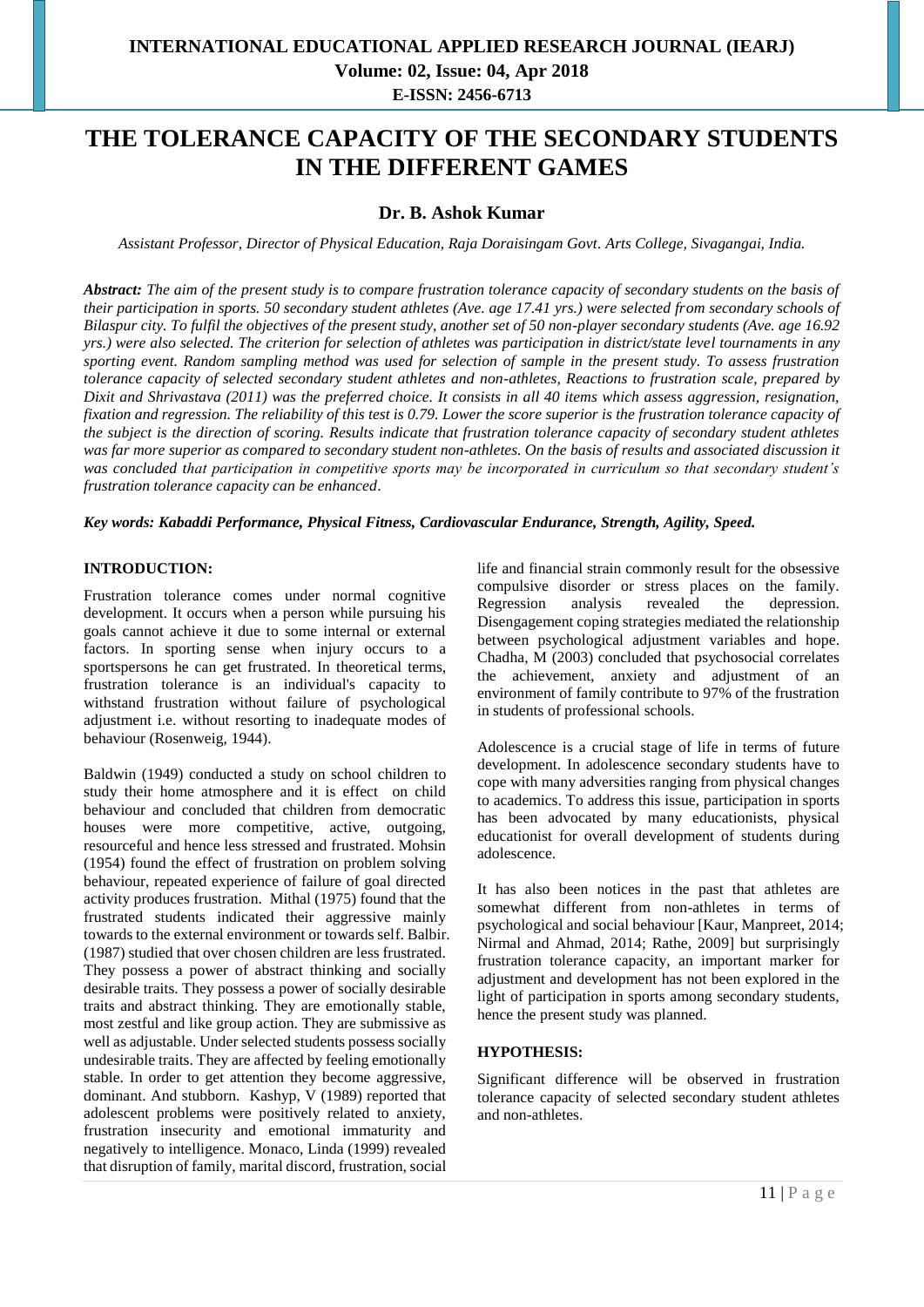# **INTERNATIONAL EDUCATIONAL APPLIED RESEARCH JOURNAL (IEARJ) Volume: 02, Issue: 04, Apr 2018 E-ISSN: 2456-6713**

#### **METHODOLOGY:**

#### **Sample:**

For present study, 50 secondary student athletes (Ave. age 17.41 yrs) were selected from secondary schools of Bilaspur city. To fulfil the objectives of the present study, another set of 50 non-player secondary students (Ave. age 16.92 yrs) were also selected. The criterion for selection of athletes was participation in district/state level tournaments in any sporting event. Random sampling method was used for selection of sample in the present study.

#### **Tools:**

To assess frustration tolerance capacity of selected secondary student athletes and non-athletes, Reactions to frustration scale, prepared by Dixit and Shrivastava (2011) was the preferred choice. It consist in all 40 items which assess aggression, resignation, fixation and regression. The reliability of this test is 0.79. Lower the score superior is the frustration tolerance capacity of the subject is the direction of scoring.

#### **Procedure:**

Reactions to frustration scale, prepared by Dixit and Shrivastava (2011) was administered to each subject. After this, the scoring was completed according to the scoring system prescribed by the authors of the scale. After scoring, the data was tabulated according to their groups. The data so obtained for two groups i.e. secondary student athletes and non-athletes was compared with the help of 't' test. The statistical results are depicted in table no. 1.

### **RESULT & DISCUSSION:**

**Table 1: Comparison of Frustration Tolerance between Secondary Student Athletes and Non-Athletes**

| <b>Groups</b>                                            | <b>Frustration</b><br><b>Tolerance</b> |       | <b>Mean</b><br>Diff. | $\cdot$ t       |
|----------------------------------------------------------|----------------------------------------|-------|----------------------|-----------------|
|                                                          | <b>Mean</b>                            | S.D.  |                      |                 |
| Secondary<br>Student<br>Athletes<br>$(N=50)$             | 92.56                                  | 21.01 | 11.74                | 3.63<br>(p<.01) |
| Secondary<br><b>Student Non-</b><br>Athletes<br>$(N=50)$ | 104.30                                 | 8.96  |                      |                 |

Results presented in table 1 indicate that frustration tolerance capacity of secondary students who participate in competitive sports was found to be significantly superior (M=92.56) as compared non-athletes secondary students  $(M=104.30)$ . The calculated t=3.63, is statistically significant at .01 level also gives statistical weightage to this finding.

## **CONCLUSION:**

The result of the present study once again highlights the importance of participation in sports on psychological well-being. The findings of the present study indicate that participation in sports enhances the frustration tolerance capacity of student athletes and the results are not surprising. The results are consistent with the previous findings which suggest that participation in sport is a good tool to enhance the psychological qualities such as frustration tolerance.

On the basis of results and associated discussion it was concluded that participation in competitive sports may be incorporated in curriculum so that secondary student's frustration tolerance capacity can be enhanced.

### **BIBLIOGRAPHY:**

- I. Balbir, K. "To study frustration in relation to socio-metric status." M.Ed. dissertation. Punjabi University, 1987.
- II. Baldwin, A.L. "The effect of home environment on nursery school behavior." Child development 20:2 (1949): 49-61.
- III. Chadha, M "Psycho-Social correlated of frustration among students of professional school"., 2003.
- IV. Kaur, Manpreet "Study of Adolescence Problems in Relation to Frustration of Mansa District". International Journal of Research in Humanities, Arts and Literature 2:6 (2014): 103-122.
- V. Kashyap, V "Psychological determinants pf adolescent problems". Ph.D. Edu. Agra Unviersity, Buch M.B. Fifth Survey of Research in Education Vol. II, NCERT, New Delhi 1989.
- VI. Moanco, Linda "Hope, Coping and Adjustment among family members of individuals with obsessive compulsive disorder". Dissertation Abstract International, The Sciences and Engineering, 60:9-B (2000): 4898.
- VII. Moshim, S.M. "Effect of frustration on Problem Solving Behavior". Journal Abnormal Psychology. 49:1 (1954):152-155.
- VIII. Mithal, S.L. "A study of frustration in adolescents and its relations with level of aspiration". Ph.D. Thesis, Agra University, 1975.
	- IX. Nirmala, N. and Ahmad, S. "Comparative study to understand the different plane of Emotional Maturity among Sports and Non-sports Girls of a private college". Paripax, 3:4 (2014): 302-304.
	- X. Reddy, A.V.R. (1978). "Parental Education Status and Adjustment of Children" Psychological Studies 20 (1978): 1-2.